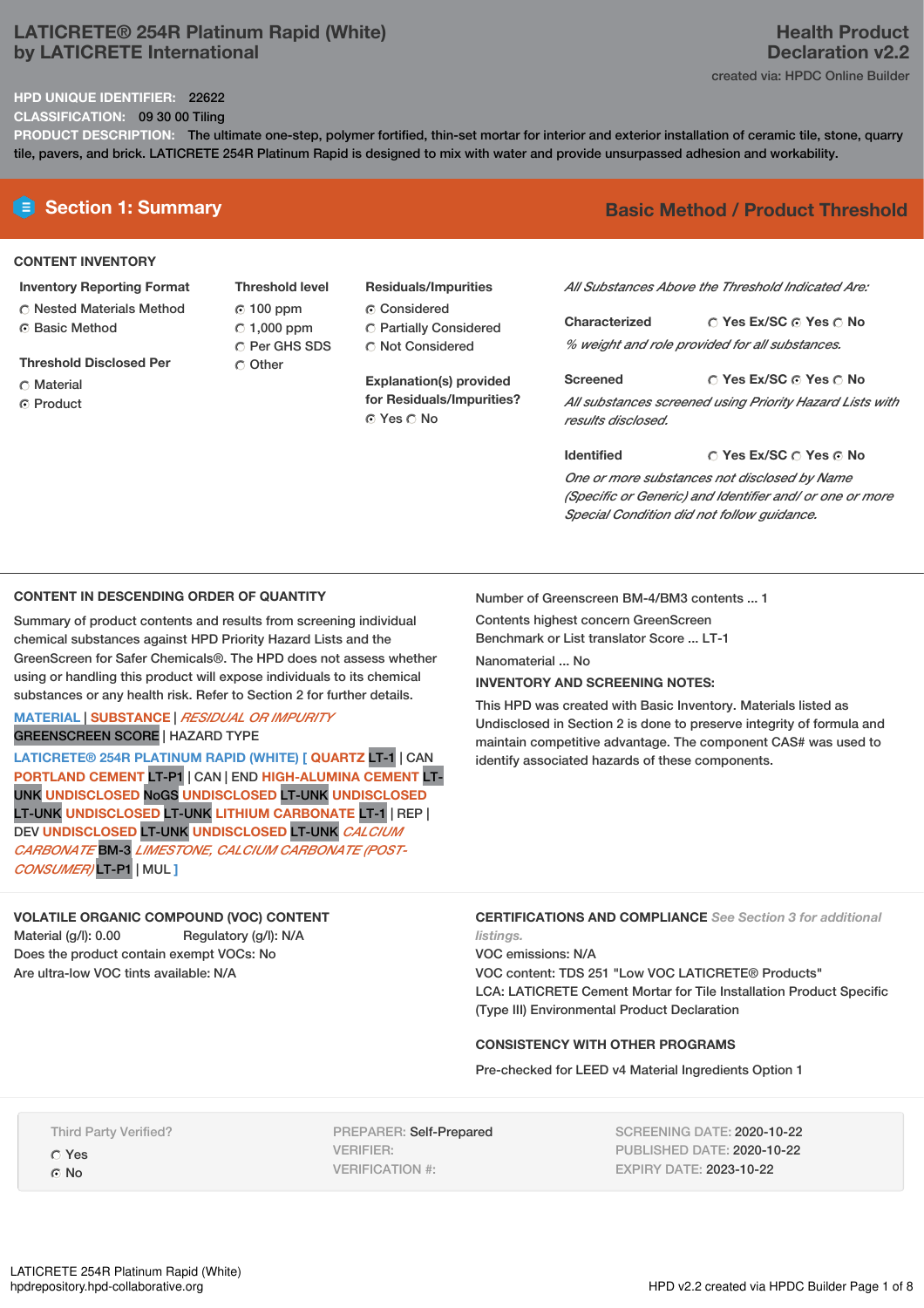This section lists contents in a product based on specific threshold(s) and reports detailed health information including hazards. This HPD uses the *inventory method indicated above, which is one of three possible methods:*

- *Basic Inventory method with Product-level threshold.*
- *Nested Material Inventory method with Product-level threshold*
- *Nested Material Inventory method with individual Material-level thresholds*

Definitions and requirements for the three inventory methods and requirements for each data field can be found in the HPD Open Standard version *2.2, available on the HPDC website at: [www.hpd-collaborative.org/hpd-2-2-standard](https://www.hpd-collaborative.org/hpd-2-2-standard)*

## **LATICRETE® 254R PLATINUM RAPID (WHITE)**

PRODUCT THRESHOLD: 100 ppm RESIDUALS AND IMPURITIES CONSIDERED: Yes

RESIDUALS AND IMPURITIES NOTES: Residuals and impurities are measured by quantitative methods and are only displayed when they are potentially greater than 100 ppm.

OTHER PRODUCT NOTES: See SDS at www.laticrete.com for occupational exposure information.

| <b>QUARTZ</b>            |                                                                |                                                                          |                                                                                  |          | ID: 14808-60-7                         |
|--------------------------|----------------------------------------------------------------|--------------------------------------------------------------------------|----------------------------------------------------------------------------------|----------|----------------------------------------|
|                          | HAZARD SCREENING METHOD: Pharos Chemical and Materials Library | HAZARD SCREENING DATE: 2020-10-22                                        |                                                                                  |          |                                        |
| $\%$ : 60.0000 - 65.0000 | $GS: LT-1$                                                     | RC: None                                                                 |                                                                                  | NANO: No | <b>SUBSTANCE ROLE: Filler</b>          |
| <b>HAZARD TYPE</b>       | <b>AGENCY AND LIST TITLES</b>                                  |                                                                          | <b>WARNINGS</b>                                                                  |          |                                        |
| <b>CANCER</b>            | <b>US CDC - Occupational Carcinogens</b>                       | Occupational Carcinogen                                                  |                                                                                  |          |                                        |
| <b>CANCER</b>            | US NIH - Report on Carcinogens                                 | Known to be Human Carcinogen (respirable size -<br>occupational setting) |                                                                                  |          |                                        |
| <b>CANCER</b>            | <b>MAK</b><br>man                                              |                                                                          | Carcinogen Group 1 - Substances that cause cancer in                             |          |                                        |
| <b>CANCER</b>            | CA EPA - Prop 65                                               |                                                                          | Carcinogen - specific to chemical form or exposure route                         |          |                                        |
| <b>CANCER</b>            | <b>IARC</b>                                                    |                                                                          | Group 1 - Agent is carcinogenic to humans - inhaled from<br>occupational sources |          |                                        |
| <b>CANCER</b>            | <b>IARC</b>                                                    |                                                                          | Group 1 - Agent is Carcinogenic to humans                                        |          |                                        |
| <b>CANCER</b>            | <b>GHS - New Zealand</b>                                       |                                                                          | 6.7A - Known or presumed human carcinogens                                       |          |                                        |
| <b>CANCER</b>            | GHS - Japan                                                    |                                                                          |                                                                                  |          | Carcinogenicity - Category 1A [H350]   |
| <b>CANCER</b>            | <b>GHS - Australia</b>                                         |                                                                          |                                                                                  |          | H350i - May cause cancer by inhalation |

SUBSTANCE NOTES: The amount of this component may vary based on plant of manufacture.

| <b>PORTLAND CEMENT</b> |                                                                |          |                                       | ID: 65997-15-1                                         |
|------------------------|----------------------------------------------------------------|----------|---------------------------------------|--------------------------------------------------------|
|                        | HAZARD SCREENING METHOD: Pharos Chemical and Materials Library |          | HAZARD SCREENING DATE: 2020-10-22     |                                                        |
| %: 17.0000 - 20.0000   | GS: LT-P1                                                      | RC: None | NANO: <b>No</b>                       | <b>SUBSTANCE ROLE: Binder</b>                          |
| <b>HAZARD TYPE</b>     | <b>AGENCY AND LIST TITLES</b>                                  |          | <b>WARNINGS</b>                       |                                                        |
| <b>CANCER</b>          | <b>MAK</b>                                                     |          | but not sufficient for classification | Carcinogen Group 3B - Evidence of carcinogenic effects |
| <b>ENDOCRINE</b>       | <b>TEDX - Potential Endocrine Disruptors</b>                   |          | <b>Potential Endocrine Disruptor</b>  |                                                        |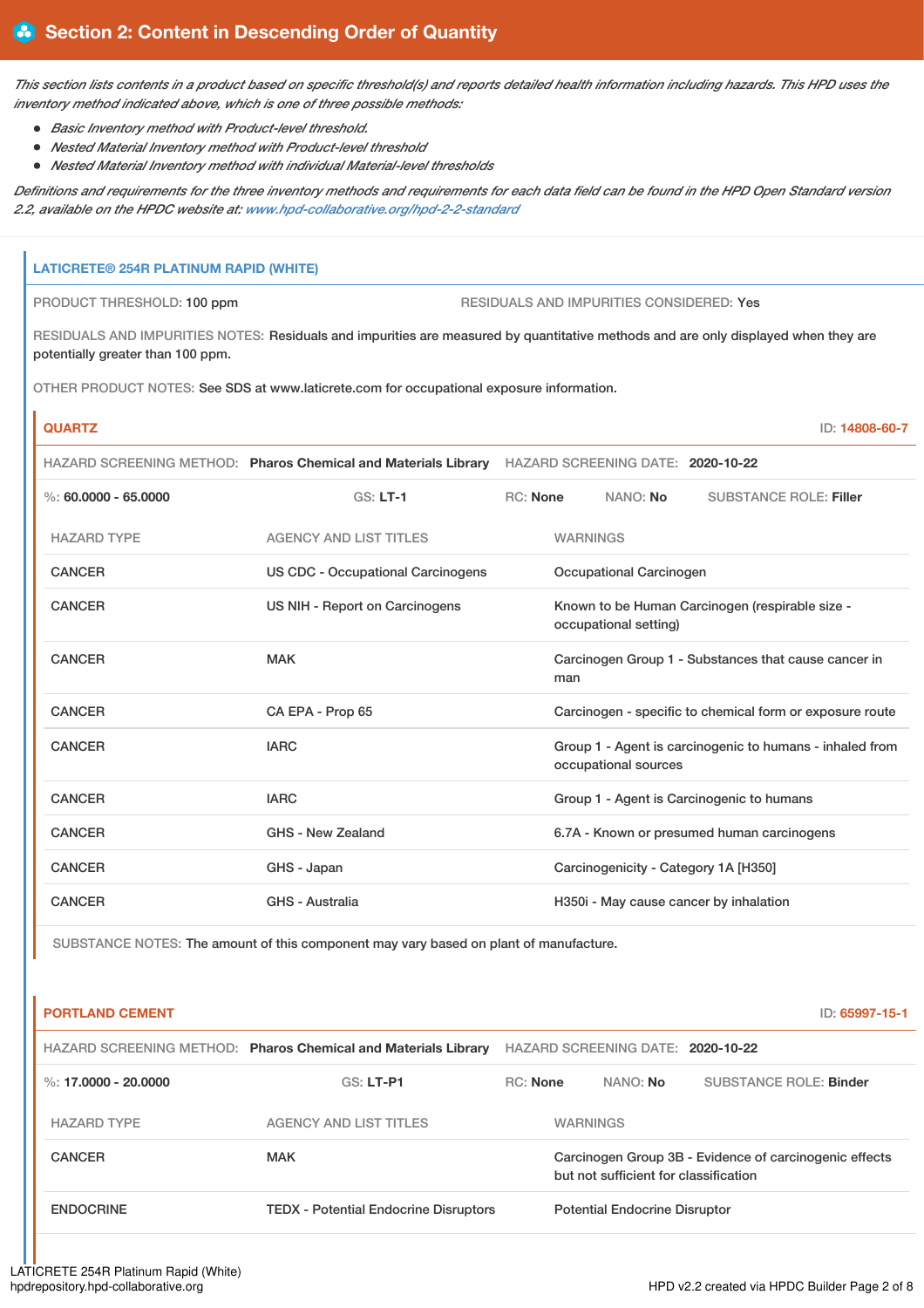SUBSTANCE NOTES: The amount of this component may vary based on plant of manufacture. **HIGH-ALUMINA CEMENT** ID: **65997-16-2** HAZARD SCREENING METHOD: **Pharos Chemical and Materials Library** HAZARD SCREENING DATE: **2020-10-22** %: **10.0000 - 12.0000** GS: **LT-UNK** RC: **None** NANO: **No** SUBSTANCE ROLE: **Binder** HAZARD TYPE AGENCY AND LIST TITLES WARNINGS None found Now the Priority Hazard Lists Company of the November of No warnings found on HPD Priority Hazard Lists SUBSTANCE NOTES: The amount of this component may vary based on plant of manufacture. **UNDISCLOSED** HAZARD SCREENING METHOD: **Pharos Chemical and Materials Library** HAZARD SCREENING DATE: **2020-10-22** %: **5.0000 - 8.0000** GS: **NoGS** RC: **None** NANO: **No** SUBSTANCE ROLE: **Filler** HAZARD TYPE AGENCY AND LIST TITLES WARNINGS None found Now the Priority Hazard Lists and No warnings found on HPD Priority Hazard Lists SUBSTANCE NOTES: The amount of this component may vary based on plant of manufacture. This product is shown as undisclosed to preserve integrity of formula and maintain competitive advantage. The component CAS # was used to identify associated hazards. **UNDISCLOSED** HAZARD SCREENING METHOD: **Pharos Chemical and Materials Library** HAZARD SCREENING DATE: **2020-10-22** %: **4.0000 - 7.0000** GS: **LT-UNK** RC: **PreC** NANO: **No** SUBSTANCE ROLE: **Binder** HAZARD TYPE AGENCY AND LIST TITLES WARNINGS None found Now the Priority Hazard Lists of the November of No warnings found on HPD Priority Hazard Lists SUBSTANCE NOTES: The amount of this component may vary based on the plant of manufacture. This product is shown as undisclosed to preserve integrity of formula and maintain competitive advantage. The component CAS# was used to identify associated hazards. **UNDISCLOSED** HAZARD SCREENING METHOD: **Pharos Chemical and Materials Library** HAZARD SCREENING DATE: **2020-10-22** %: **2.5000 - 4.5000** GS: LT-UNK RC: None NANO: No SUBSTANCE ROLE: Polymer species HAZARD TYPE AGENCY AND LIST TITLES WARNINGS None found Now the Priority Hazard Lists and No warnings found on HPD Priority Hazard Lists SUBSTANCE NOTES: The amount of this component may vary based on plant of manufacture. This product is shown as undisclosed to preserve integrity of formula and maintain competitive advantage. The component CAS # was used to identify associated hazards. **UNDISCLOSED** HAZARD SCREENING METHOD: **Pharos Chemical and Materials Library** HAZARD SCREENING DATE: **2020-10-22**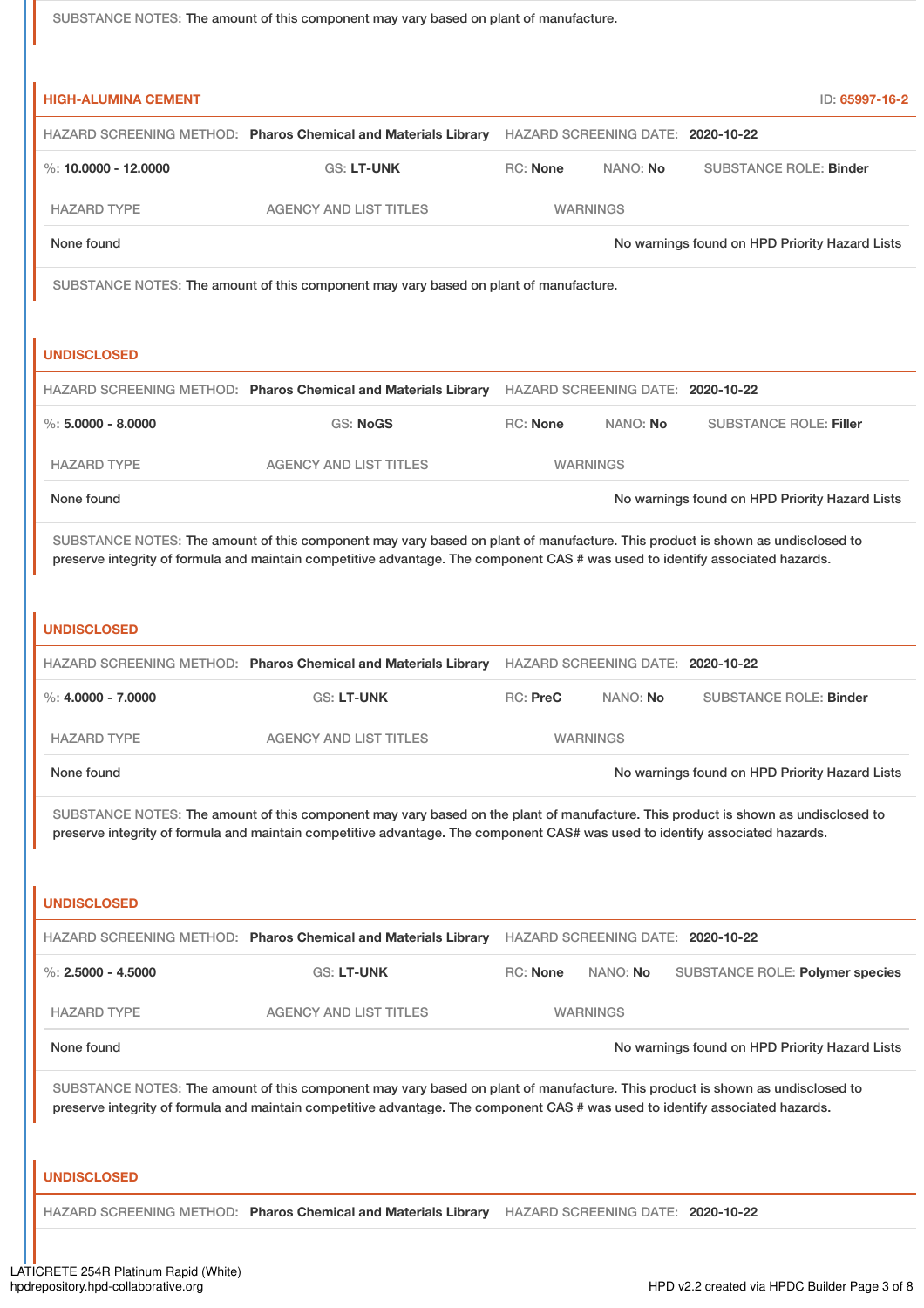| $\%: 1.0000 - 5.0000$                                                                                                                                                                                                                                           | GS: LT-UNK                                                                                                                                                                                                                                                         | <b>RC: None</b> | NANO: No                | <b>SUBSTANCE ROLE: Binder</b>                          |
|-----------------------------------------------------------------------------------------------------------------------------------------------------------------------------------------------------------------------------------------------------------------|--------------------------------------------------------------------------------------------------------------------------------------------------------------------------------------------------------------------------------------------------------------------|-----------------|-------------------------|--------------------------------------------------------|
| <b>HAZARD TYPE</b>                                                                                                                                                                                                                                              | <b>AGENCY AND LIST TITLES</b>                                                                                                                                                                                                                                      |                 | <b>WARNINGS</b>         |                                                        |
| None found                                                                                                                                                                                                                                                      |                                                                                                                                                                                                                                                                    |                 |                         | No warnings found on HPD Priority Hazard Lists         |
|                                                                                                                                                                                                                                                                 | SUBSTANCE NOTES: The amount of this component may vary based on the plant of manufacture. This product is shown as undisclosed to<br>preserve integrity of formula and maintain competitive advantage. The component CAS# was used to identify associated hazards. |                 |                         |                                                        |
| <b>LITHIUM CARBONATE</b>                                                                                                                                                                                                                                        |                                                                                                                                                                                                                                                                    |                 |                         | ID: 554-13-2                                           |
|                                                                                                                                                                                                                                                                 | HAZARD SCREENING METHOD: Pharos Chemical and Materials Library HAZARD SCREENING DATE: 2020-10-22                                                                                                                                                                   |                 |                         |                                                        |
| $\%$ : 0.4000 - 0.6000                                                                                                                                                                                                                                          | <b>GS: LT-1</b>                                                                                                                                                                                                                                                    |                 |                         | RC: None NANO: No SUBSTANCE ROLE: Processing regulator |
| <b>HAZARD TYPE</b>                                                                                                                                                                                                                                              | <b>AGENCY AND LIST TITLES</b>                                                                                                                                                                                                                                      |                 | <b>WARNINGS</b>         |                                                        |
| <b>REPRODUCTIVE</b>                                                                                                                                                                                                                                             | <b>GHS - New Zealand</b>                                                                                                                                                                                                                                           |                 | developmental toxicants | 6.8A - Known or presumed human reproductive or         |
| <b>REPRODUCTIVE</b>                                                                                                                                                                                                                                             | GHS - Japan                                                                                                                                                                                                                                                        |                 |                         | Toxic to reproduction - Category 1A [H360]             |
| <b>DEVELOPMENTAL</b>                                                                                                                                                                                                                                            | CA EPA - Prop 65                                                                                                                                                                                                                                                   |                 | Developmental toxicity  |                                                        |
| SUBSTANCE NOTES: The amount of this component may vary based on plant of manufacture.                                                                                                                                                                           |                                                                                                                                                                                                                                                                    |                 |                         |                                                        |
| <b>UNDISCLOSED</b>                                                                                                                                                                                                                                              |                                                                                                                                                                                                                                                                    |                 |                         |                                                        |
|                                                                                                                                                                                                                                                                 | HAZARD SCREENING METHOD: Pharos Chemical and Materials Library                                                                                                                                                                                                     |                 |                         | HAZARD SCREENING DATE: 2020-10-22                      |
| $\%: 0.2500 - 0.5000$                                                                                                                                                                                                                                           | <b>GS: LT-UNK</b>                                                                                                                                                                                                                                                  |                 |                         | RC: None NANO: No SUBSTANCE ROLE: Processing regulator |
| <b>HAZARD TYPE</b>                                                                                                                                                                                                                                              | AGENCY AND LIST TITLES                                                                                                                                                                                                                                             |                 | <b>WARNINGS</b>         |                                                        |
| None found                                                                                                                                                                                                                                                      |                                                                                                                                                                                                                                                                    |                 |                         | No warnings found on HPD Priority Hazard Lists         |
|                                                                                                                                                                                                                                                                 | SUBSTANCE NOTES: The amount of this component may vary based on plant of manufacture. This product is shown as undisclosed to<br>preserve integrity of formula and maintain competitive advantage. The component CAS # was used to identify associated hazards.    |                 |                         |                                                        |
|                                                                                                                                                                                                                                                                 |                                                                                                                                                                                                                                                                    |                 |                         |                                                        |
| <b>UNDISCLOSED</b>                                                                                                                                                                                                                                              |                                                                                                                                                                                                                                                                    |                 |                         |                                                        |
|                                                                                                                                                                                                                                                                 | HAZARD SCREENING METHOD: Pharos Chemical and Materials Library HAZARD SCREENING DATE: 2020-10-22                                                                                                                                                                   |                 |                         |                                                        |
| %: $0.1000 - 0.2000$                                                                                                                                                                                                                                            | GS: LT-UNK                                                                                                                                                                                                                                                         |                 |                         | RC: None NANO: No SUBSTANCE ROLE: Processing regulator |
| <b>HAZARD TYPE</b>                                                                                                                                                                                                                                              | <b>AGENCY AND LIST TITLES</b>                                                                                                                                                                                                                                      |                 | <b>WARNINGS</b>         |                                                        |
| None found                                                                                                                                                                                                                                                      |                                                                                                                                                                                                                                                                    |                 |                         | No warnings found on HPD Priority Hazard Lists         |
| SUBSTANCE NOTES: The amount of this component may vary based on plant of manufacture. This product is shown as undisclosed to<br>preserve integrity of formula and maintain competitive advantage. The component CAS # was used to identify associated hazards. |                                                                                                                                                                                                                                                                    |                 |                         |                                                        |
| <b>CALCIUM CARBONATE</b>                                                                                                                                                                                                                                        |                                                                                                                                                                                                                                                                    |                 |                         | ID: 471-34-1                                           |
|                                                                                                                                                                                                                                                                 | HAZARD SCREENING METHOD: Pharos Chemical and Materials Library                                                                                                                                                                                                     |                 |                         | HAZARD SCREENING DATE: 2020-10-22                      |
| %: Impurity/Residual                                                                                                                                                                                                                                            | <b>GS: BM-3</b>                                                                                                                                                                                                                                                    | <b>RC: None</b> | NANO: No                | <b>SUBSTANCE ROLE: Impurity/Residual</b>               |
|                                                                                                                                                                                                                                                                 |                                                                                                                                                                                                                                                                    |                 |                         |                                                        |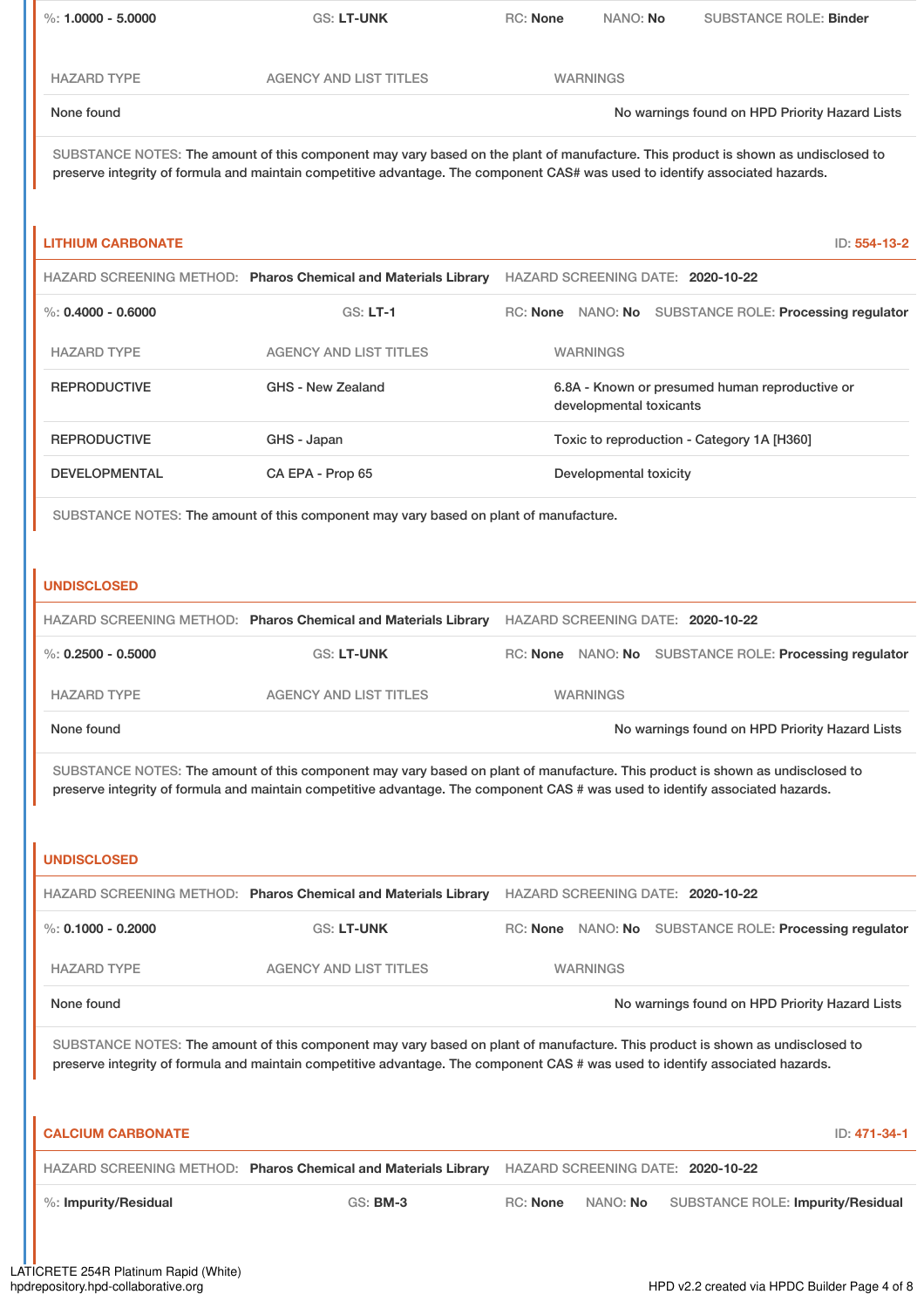SUBSTANCE NOTES: This substance is an impurity or residual. This impurity/residual may or may not be present based on the source of the raw material and/or be less than 100 ppm.

| LIMESTONE, CALCIUM CARBONATE (POST-CONSUMER)<br>ID: 1317-65-3 |                                                                |                                   |                                   |                                          |  |
|---------------------------------------------------------------|----------------------------------------------------------------|-----------------------------------|-----------------------------------|------------------------------------------|--|
|                                                               | HAZARD SCREENING METHOD: Pharos Chemical and Materials Library | HAZARD SCREENING DATE: 2020-10-22 |                                   |                                          |  |
| %: Impurity/Residual                                          | $GS: LT-PI$                                                    | RC: None                          | NANO: <b>No</b>                   | <b>SUBSTANCE ROLE: Impurity/Residual</b> |  |
| <b>HAZARD TYPE</b>                                            | AGENCY AND LIST TITLES                                         |                                   | <b>WARNINGS</b>                   |                                          |  |
| <b>MULTIPLE</b>                                               | German FEA - Substances Hazardous to<br>Waters                 |                                   | Class 3 - Severe Hazard to Waters |                                          |  |

SUBSTANCE NOTES: This substance is an impurity or residual. This impurity/residual may or may not be present based on the source of the raw material and/or be less than 100 ppm.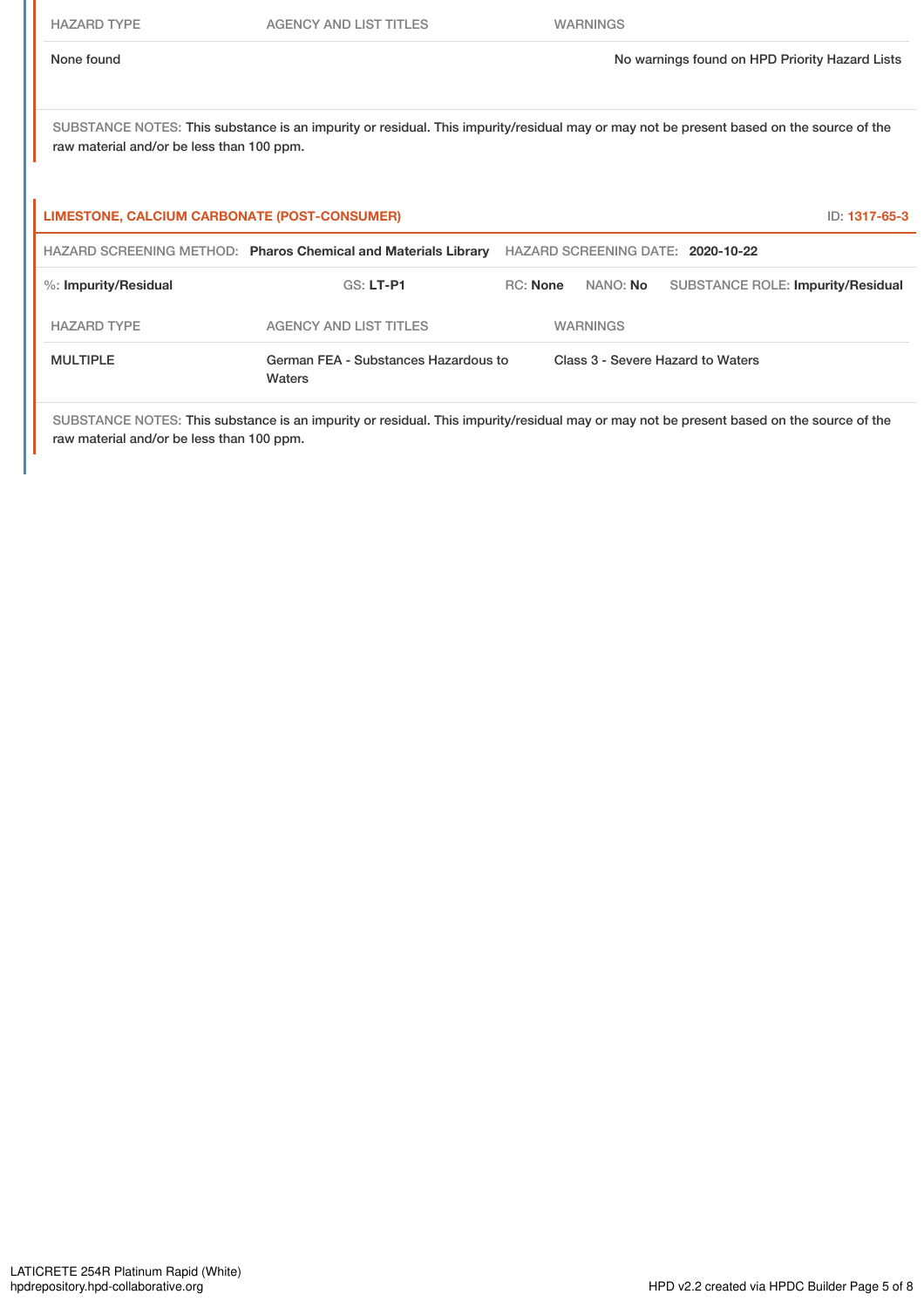This section lists applicable certification and standards compliance information for VOC emissions and VOC content. Other types of health or *environmental performance testing or certifications completed for the product may be provided.*

| <b>VOC EMISSIONS</b>                                                                                                                                                                                                                                                                                                                                                            | N/A                                                                                                                          |           |                                            |  |
|---------------------------------------------------------------------------------------------------------------------------------------------------------------------------------------------------------------------------------------------------------------------------------------------------------------------------------------------------------------------------------|------------------------------------------------------------------------------------------------------------------------------|-----------|--------------------------------------------|--|
| <b>CERTIFYING PARTY: Self-declared</b><br>APPLICABLE FACILITIES: Applies to All Facilities.<br><b>CERTIFICATE URL:</b>                                                                                                                                                                                                                                                          | ISSUE DATE: 2020-10- EXPIRY DATE:<br>07                                                                                      |           | <b>CERTIFIER OR LAB: LATICRETE</b>         |  |
| CERTIFICATION AND COMPLIANCE NOTES: LATICRETE 254R Platinum Rapid has not been tested for VOC emissions.                                                                                                                                                                                                                                                                        |                                                                                                                              |           |                                            |  |
| <b>VOC CONTENT</b>                                                                                                                                                                                                                                                                                                                                                              | <b>TDS 251 "Low VOC LATICRETE® Products"</b>                                                                                 |           |                                            |  |
| <b>CERTIFYING PARTY: Self-declared</b><br>APPLICABLE FACILITIES: Applies to All Facilities.<br><b>CERTIFICATE URL:</b><br>https://www.laticrete.com/~/media/support-and-<br>downloads/technical-datasheets/tds251.ashx<br>CERTIFICATION AND COMPLIANCE NOTES: Meets LEED v4.1 Credit "Low Emitting Materials" VOC Content Requirements per SCAQMD Rule 1168<br>(Tile Adhesive). | ISSUE DATE: 2020-08- EXPIRY DATE:<br>12                                                                                      |           | <b>CERTIFIER OR LAB: LATICRETE</b>         |  |
| <b>LCA</b>                                                                                                                                                                                                                                                                                                                                                                      | <b>LATICRETE Cement Mortar for Tile Installation Product Specific (Type III)</b><br><b>Environmental Product Declaration</b> |           |                                            |  |
| <b>CERTIFYING PARTY: Third Party</b><br><b>APPLICABLE FACILITIES: Applies to All Facilities in North</b><br>America<br><b>CERTIFICATE URL:</b><br>https://laticrete.com/~/media/environmental-product-<br>data-sheets/cement-mortar-for-tile-installation.ashx?<br>$la = en$                                                                                                    | ISSUE DATE: 2016-11- EXPIRY DATE: 2021-<br>29                                                                                | $11 - 28$ | <b>CERTIFIER OR LAB: UL</b><br>Environment |  |

CERTIFICATION AND COMPLIANCE NOTES: Meets LEED v4.1 Credit "Building Product Disclosure and Optimization-Environmental Product Declarations" requirements as a Product Specific (Type III) EPD.

# **H** Section 4: Accessories

This section lists related products or materials that the manufacturer requires or recommends for installation (such as adhesives or fasteners), maintenance, cleaning, or operations. For information relating to the contents of these related products, refer to their applicable Health Product *Declarations, if available.*

**WATER** HPD URL: **No HPD Available**

CONDITION WHEN RECOMMENDED OR REQUIRED AND/OR OTHER NOTES: LATICRETE 254R Platinum Rapid (White) to be mixed with water only following mix ratio and directions as stated on product data sheet.

# **Section 5: General Notes**

LATICRETE® 254R Platinum Rapid (White) meets the Living Building Challenge v4.0 requirement that the product does not contain any of the Red Listed Materials or Chemicals. Specifically, LATICRETE 254R Platinum Rapid (White) does not contain the following: Antimicrobials (marketed with a health claim) •Alkylphenols and related compounds •Asbestos •Bisphenol A (BPA) and structural analogues •California Banned Solvents •Chlorinated Polymers, including Chlorinated polyethylene (CPE), Chlorinated Polyvinyl Chloride (CPVC), Chloroprene (neoprene monomer), Chlorosulfonated polyethylene (CSPE), Polyvinylidiene chloride (PVDC), and Polyvinyl Chloride (PVC) •Chlorobenzenes •Chlorofluorocarbons (CFCs) & Hydrochlorofluorocarbons (HCFCs) •Formaldehyde (added) • Monomeric, polymeric and organo-phosphate halogenated flame retardants (HFRs) •Organotin Compounds •Perfluorinated Compounds (PFCs) •Phthalates (orthophthalates) •Polychlorinated Biphenyls (PCBs) •Polycyclic Aromatic Hydrocarbons (PAH) •Short-Chain and Medium-Chain Chlorinated Paraffins •Toxic Heavy Metals - Arsenic, Cadmium, Chromium, Lead (added), and Mercury •Wood treatments containing Creosote, Arsenic or Pentachlorophenol. See Section 1 for Volatile Organic Compounds (VOC) (wet applied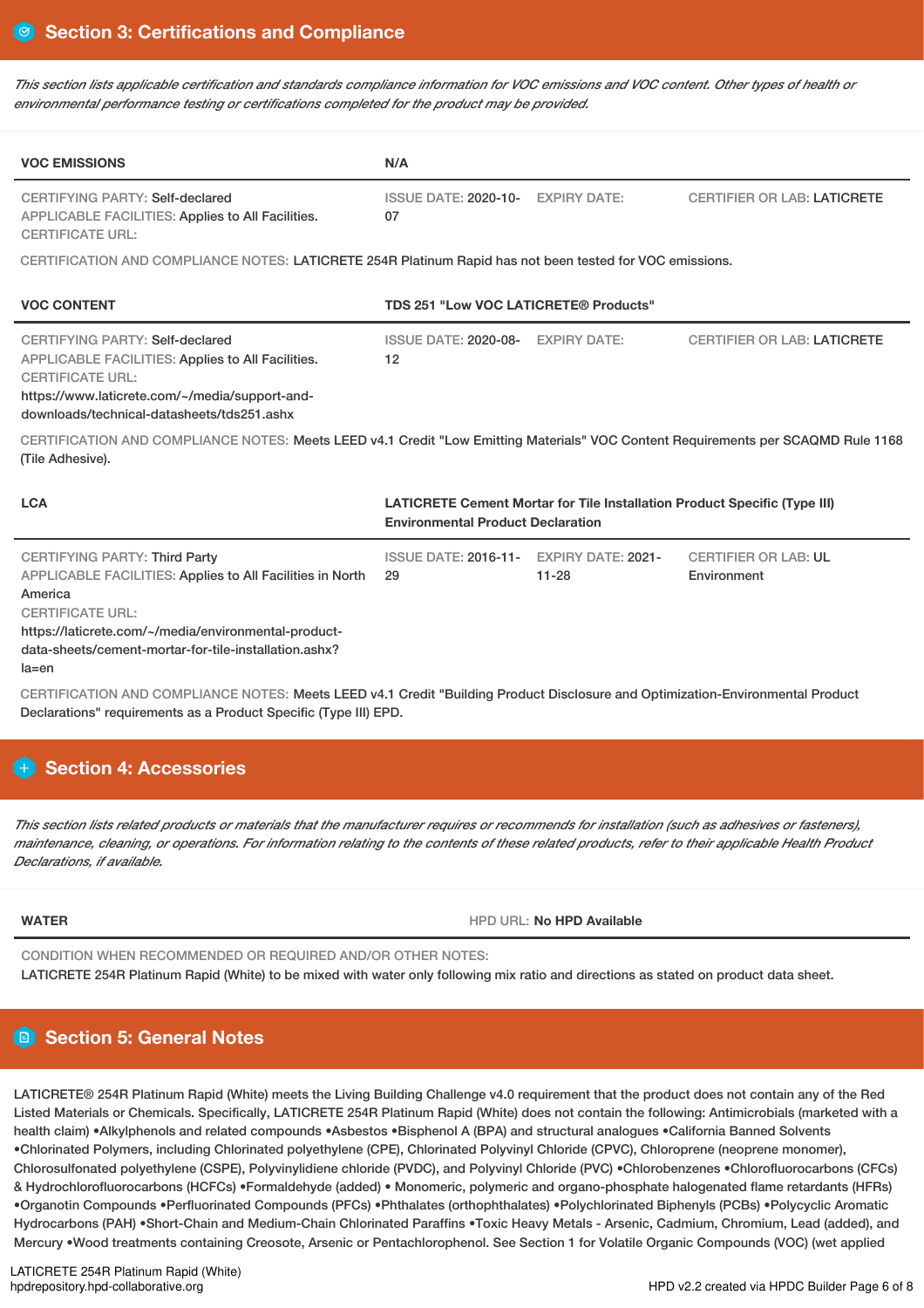products) information.